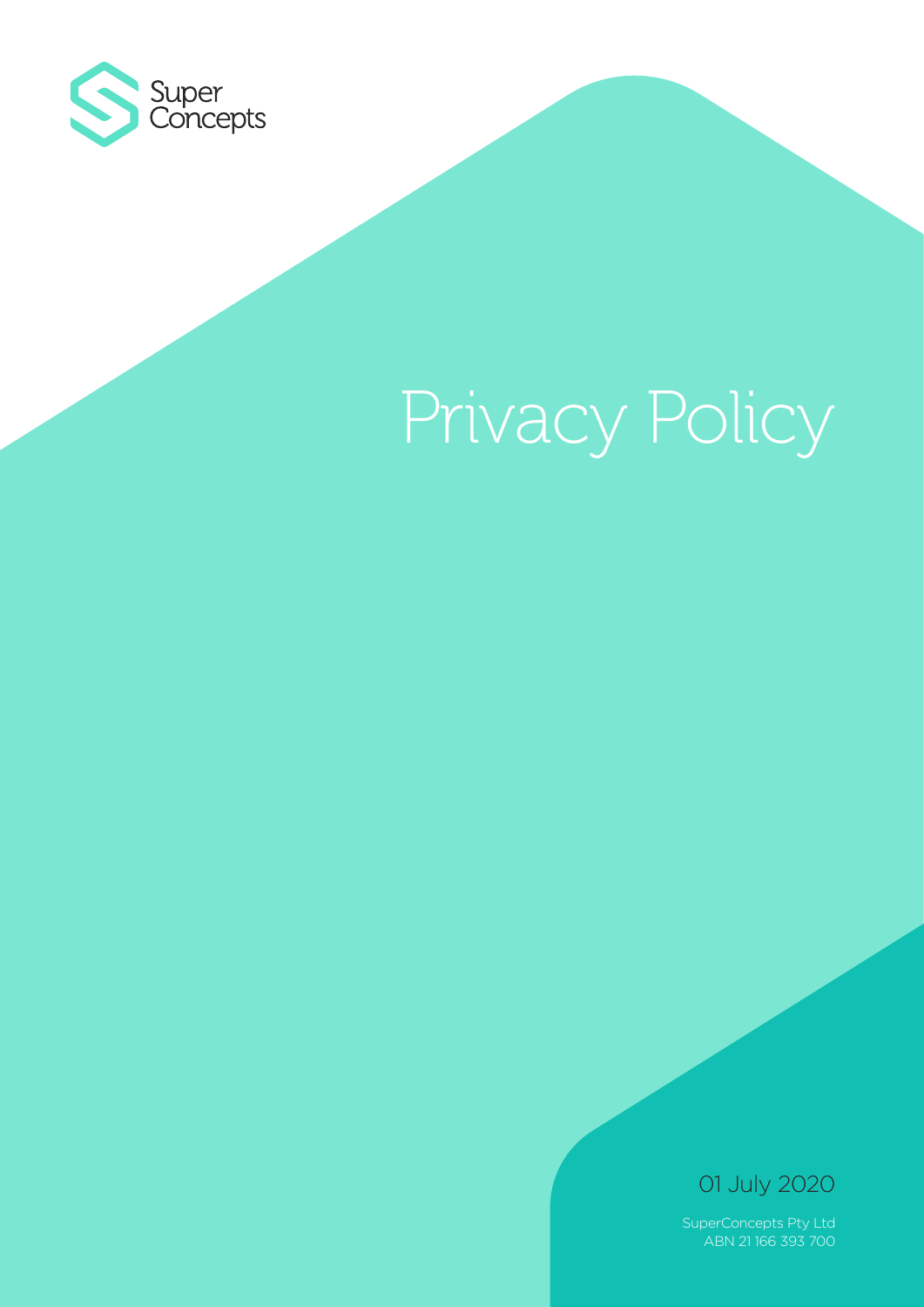

#### 01 July 2020

This privacy policy explains how SuperConcepts will handle and protect personal information it collects about individuals including customers and potential customers.

'SuperConcepts', 'we', 'us' or 'our' refers to SuperConcepts Pty Ltd and each of its entities operating in Australia listed on page 7. These entities trade as "AMP SMSF Solutions", "Ascend", "Cavendish", "Desktop Super", "justsuper", "Multiport", "Super Concepts", "SuperConcepts", "SuperIQ", "SuperMate", "More Superannuation", "SMSF Managers", "SMA Tax & SMSF Services Pty Ltd" or "yourSMSF". We provide software, administration, tax agent services, document services, education solutions and other products and services.

We are committed to protecting your privacy. At all times we will comply with the terms of this policy when handling your personal information. This policy answers the following questions about privacy at SuperConcepts:

# Contents

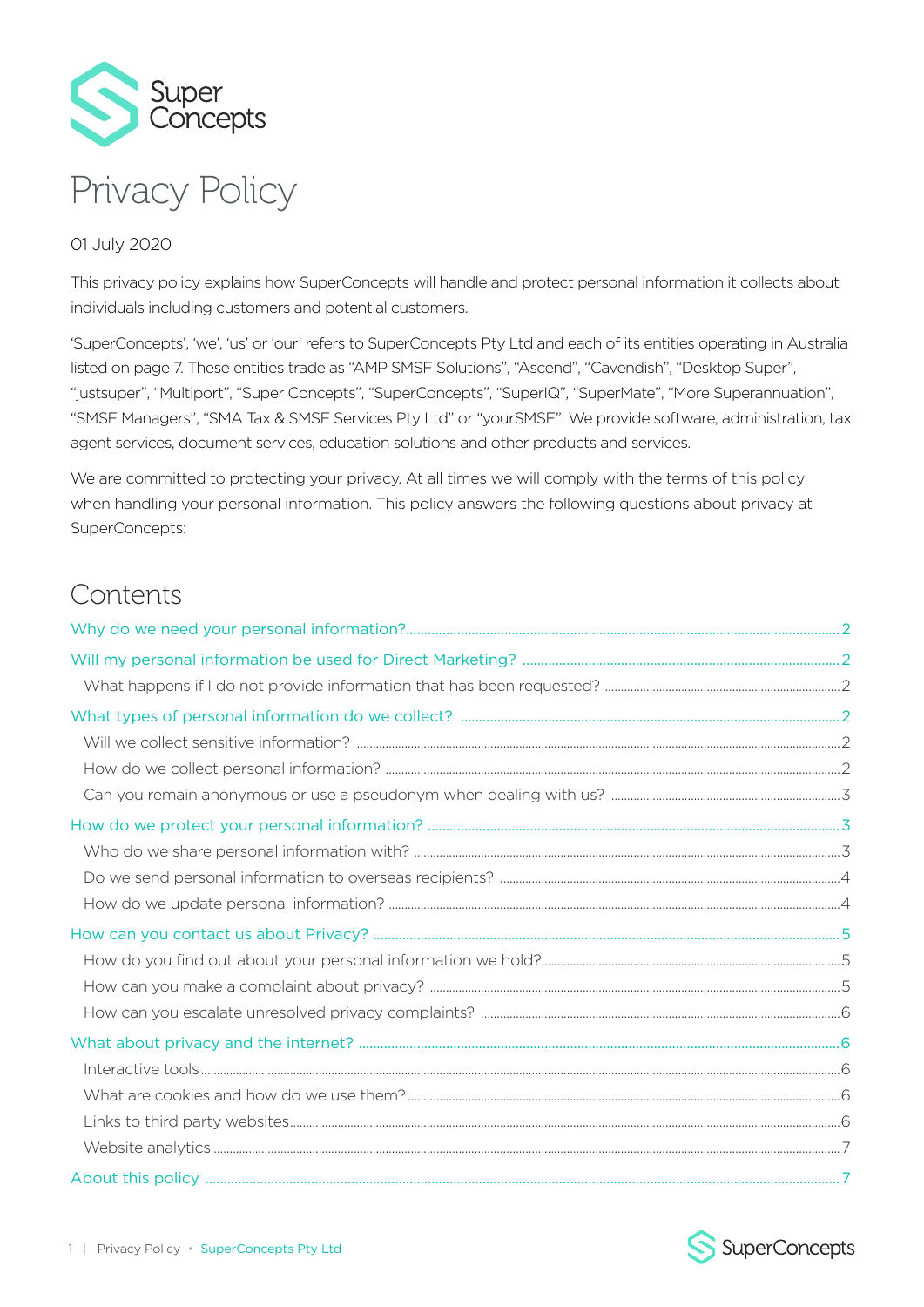## <span id="page-2-0"></span>Why do we need your personal information?

We provide solutions in software, administration, document services and education in respect of SMSFs as well as other products and services under various brands offered by entities within the SuperConcepts group. To do this effectively, we need to collect certain personal information.

In this policy, personal information is any information that could identify you or be used to establish your identity. Personal information also includes information relating to your tax affairs where we act as your tax agent.

We collect, hold, use and disclose customers' personal information so we can establish, manage and administer the products and services provided by us, and comply with legal and regulatory obligations. We may also use and disclose your information for purposes related to those mentioned above, such as:

- Assisting with your questions and complaints
- Arranging for services to be provided by third parties
- Enhancing our customer service and product options (see the section 'Will my personal information be used for direct marketing?')
- Internal operations, such as record keeping, data analytics, auditing or training.

## Will my personal information be used for Direct Marketing?

We use and disclose your personal information to keep you informed about the range of products and services offered by us. You can opt out of receiving direct marketing information from us at any time (see the section 'How can you contact us about privacy?').

#### What happens if I do not provide information that has been requested?

It's your choice whether to provide your personal information. However, if you don't, we might be unable to fulfil your request for a specific product or service or be unable to identify you to protect you against fraud.

## What types of personal information do we collect?

We may ask for a range of personal information to assist us in providing you with relevant products and services. The information we request could include (but is not limited to) name, address, date of birth, contact details, income, assets and liabilities, account balances, tax and financial statements, health information, employment details, domicile and citizenship status.

#### Will we collect sensitive information?

Rarely we need to collect and use sensitive personal information. If we need to obtain, use and disclose this type of information, we will ask for your consent, except where disclosure is permitted by law.

#### How do we collect personal information?

Most of the personal information we collect will be directly from you. We gather this information either through application forms or other forms that you complete and submit to us (in writing and digitally) and by recording the information you provide via phone calls interviews, email and other forms of communication with us. In some cases, we might collect your personal information from external sources.

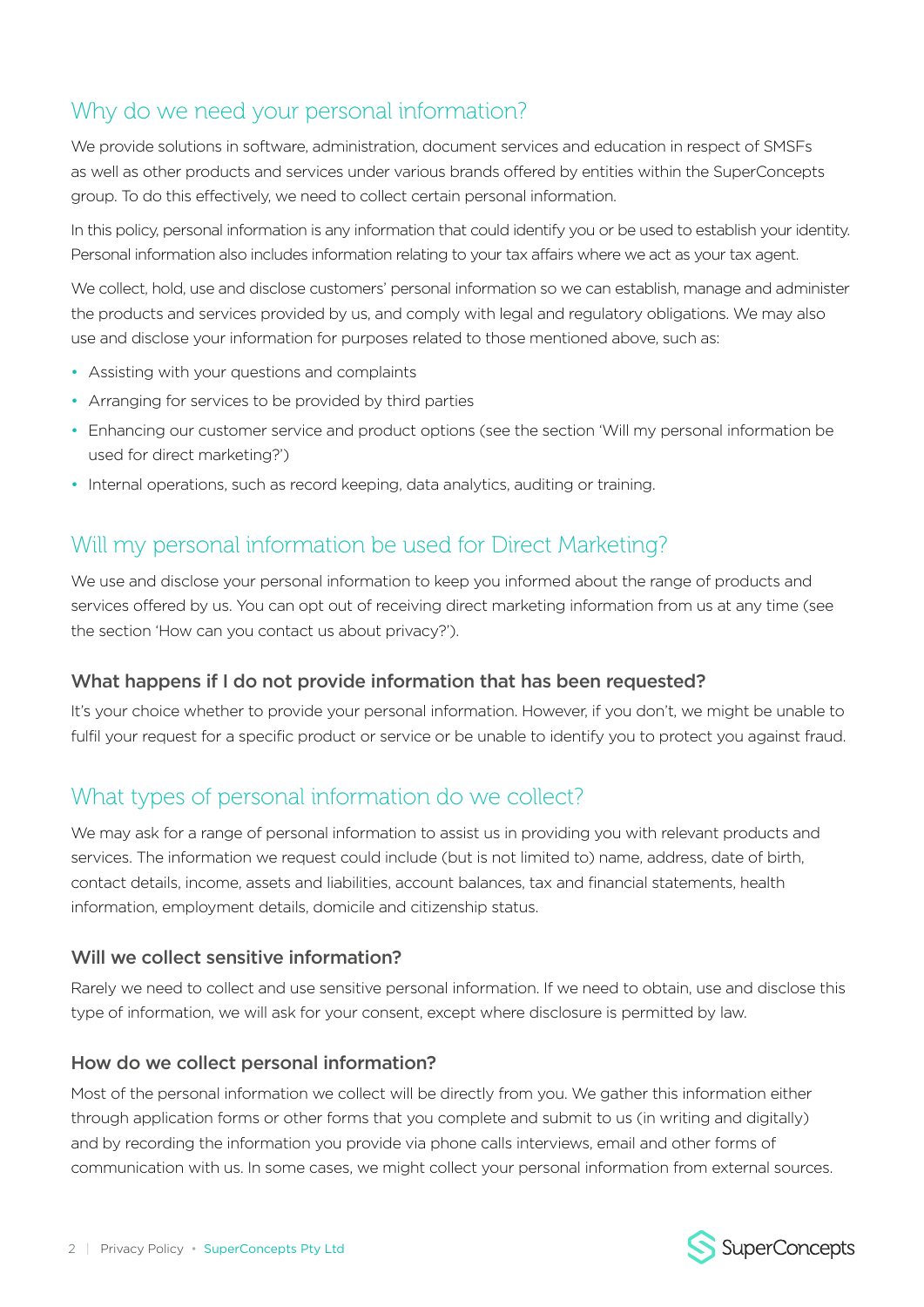<span id="page-3-0"></span>Examples of the people or organisations that may provide us with information are:

- your SMSF Trustee when a new member or beneficiary joins or they apply for a new product for your **SMSF**
- Parents or guardians in respect of children
- persons authorised by you to act on your behalf (such as advisers, lawyers, accountants or other individuals or organisations)
- product and service providers you authorise to give us your information for us to provide you an administration service
- third parties such as information verification service providers and the Government's Document Verification Service (DVS)
- public sources of information (websites that make your information available)
- market research organisations (through surveys or telephone polls)

We only collect your information from external sources when we are permitted to do so.

#### Can you remain anonymous or use a pseudonym when dealing with us?

If you wish to remain anonymous or to use a pseudonym when dealing with us, we may be able to provide you with limited information or services. However, in many cases it will not be possible for us to assist you with your specific needs if you wish to remain anonymous or use a pseudonym.

### How do we protect your personal information?

Whether your personal information is gathered through face-to-face meetings or by interacting with us via telephone, mail, internet or other methods, we take steps to store your information securely. We hold your personal information in a combination of electronic and hardcopy formats.

We take a number of steps to protect personal information from misuse, loss, unauthorised access, modification or improper disclosure. These include instructing our staff who handle personal information on our obligations to protect the confidentiality of customer information and the privacy of individuals.

When we no longer need your personal information, we will take reasonable steps to delete, destroy or de-identify it.

#### Who do we share personal information with?

From time to time we may share your personal information with other entities both within and outside of SuperConcepts. The entities that we might share your personal information with vary according to the product or service involved, but could include:

- other areas or businesses within SuperConcepts for reasonable business purposes
- businesses and organisations or other parties (including within SuperConcepts), authorised or accredited by us to assist us provide services to you, including tax agent services
- businesses and organisations or other parties authorised or accredited by us to provide services to you on our behalf

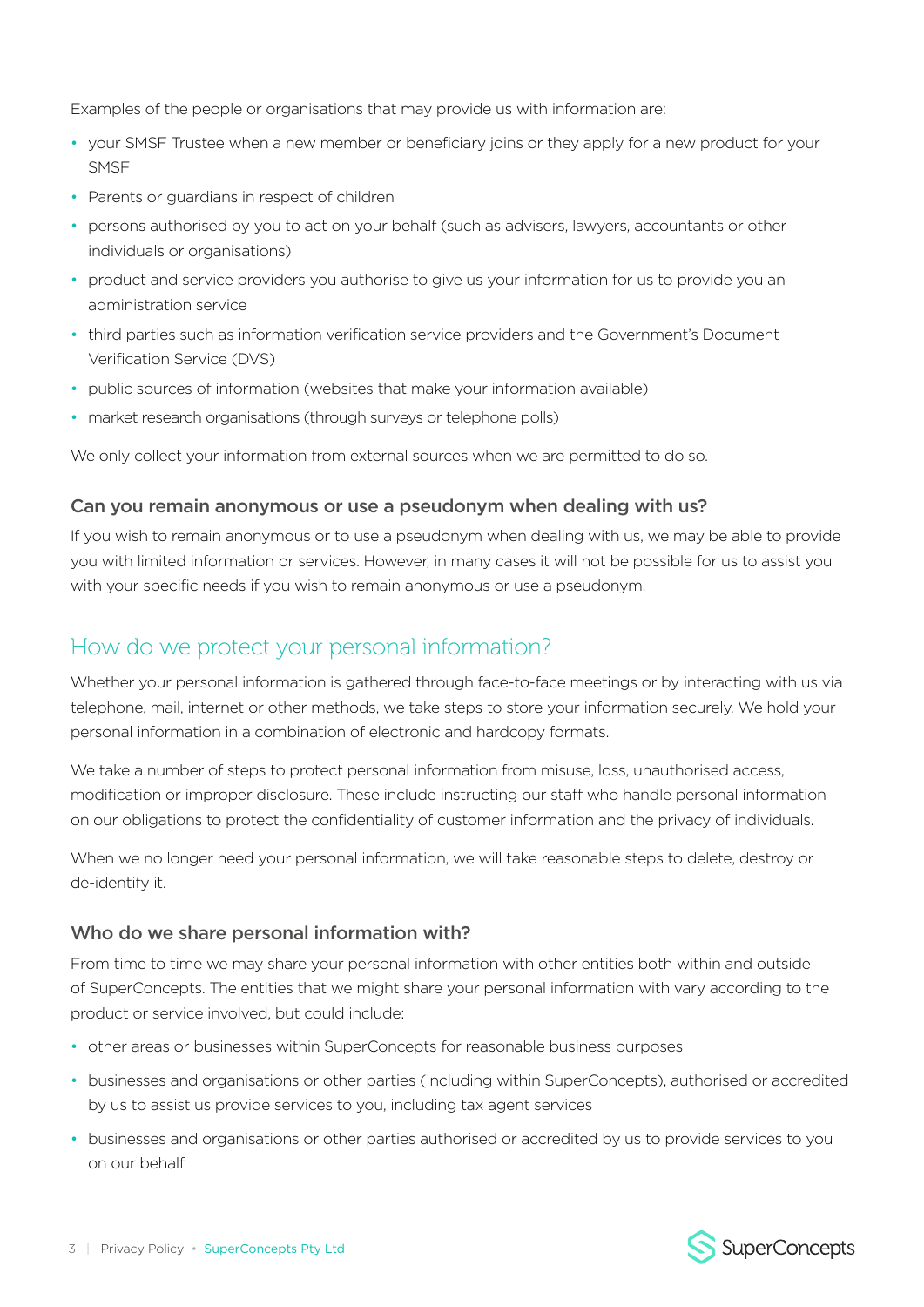- <span id="page-4-0"></span>• service providers, specialist advisers, consultants and contractors we engage to provide us with services, such as administrative, financial, software development, marketing, sales or research services, some of whom may contact you on our behalf
- information verification services, the Government Document Verification Service (DVS) or reference agencies or investigators
- employers contributing to your SMSF
- anyone authorised by you or to whom you have provided your consent (either expressly or impliedly), including but not limited to other service or financial services providers that we may need to deal with on your behalf
- anyone to whom we, or our service providers, are required or authorised by law to disclose your personal information (for example, law enforcement agencies, and national and international government and regulatory authorities including but not limited to the Australian Taxation Office, the Australian Prudential Regulation Authority, the Australian Securities and Investments Commission, Office of the Australian Information Commissioner, the Australian Transaction Reports and Analysis Centre and the United States Internal Revenue Service)
- other financial services institutions in order to detect, investigate or prevent actual or potential fraud in connection with the products or services we provide to you.

Please also note that SuperConcepts is part of the AMP Limited group, and that personal information collected by one part of the AMP group, such as SuperConcepts, may be shared with other companies in the AMP group for reasonable business purposes.

#### Do we send personal information to overseas recipients?

Some of the entities that we share information with may be located in, or have operations in, other countries.

This means that your information might end up stored or accessed in overseas countries, including Bahrain, China, European Union, Hong Kong, India, Japan, Malaysia, Mauritius, New Zealand, Philippines, Singapore, Switzerland, Sri Lanka, United Kingdom and United States.

When we send your personal information to overseas recipients, we make sure appropriate data handling and security arrangements are in place.

#### How do we update personal information?

We will update your personal information if you contact us. In most cases you can update your personal information over the phone or via our website.

We may update your personal information if we believe the personal information we hold is incomplete or out of date, we could seek to correct or complete our records by gathering data from other sources such as public records and other organisations.

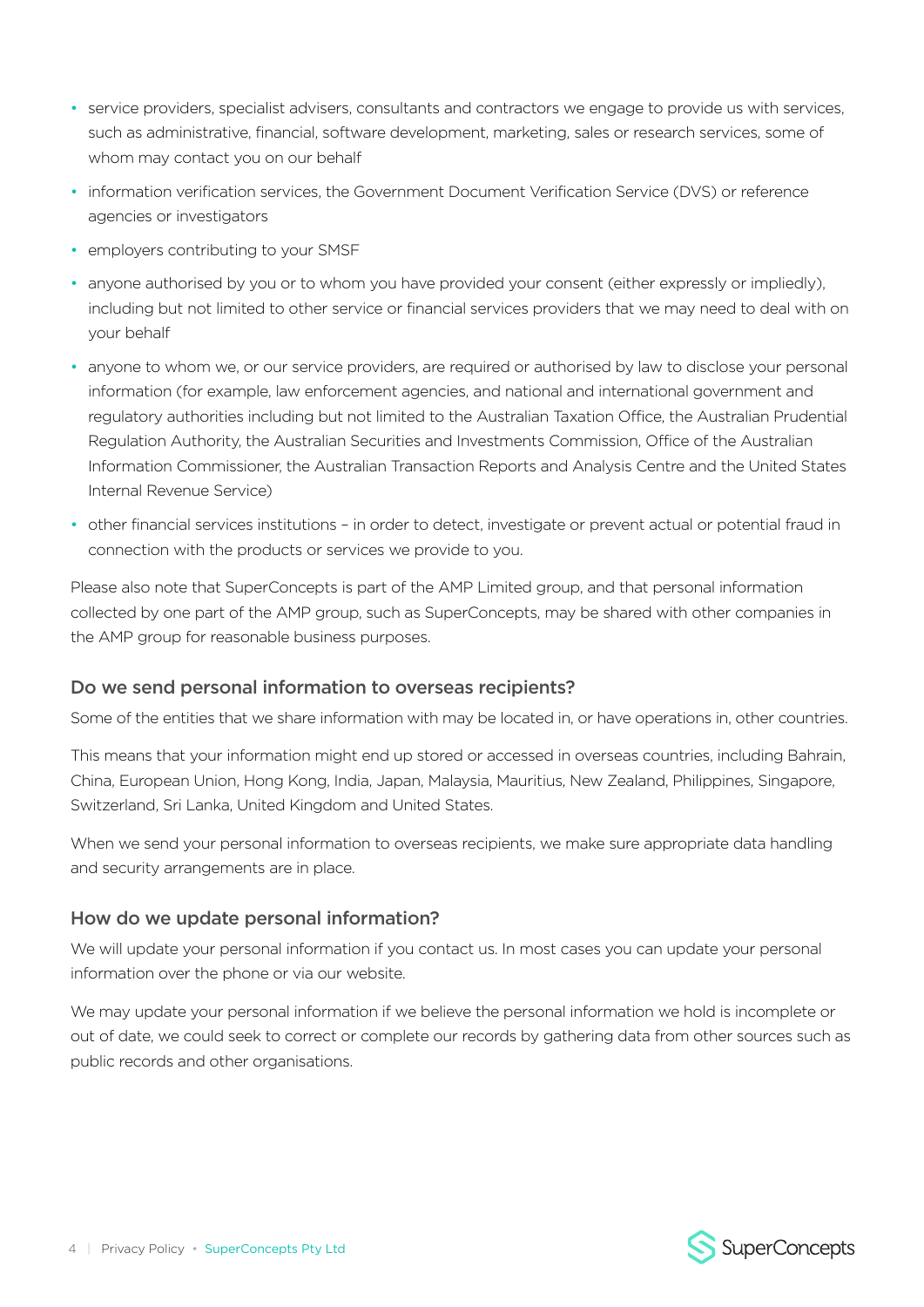## <span id="page-5-0"></span>How can you contact us about Privacy?

You can call us on 1800 625 644, send an email to [Privacyofficer@SuperConcepts.com.au](mailto:Privacyofficer%40SuperConcepts.com.au?subject=) or write to us at SuperConcepts Privacy Officer, GPO Box 9981, Adelaide SA 5001 to:

- seek more information about anything contained in this policy, or to request a printed copy
- ask about accessing or correcting the personal information we hold about you; or
- make a privacy related complaint.

If you would like to opt out of receiving direct marketing material please do so here: <http://lp.superconcepts.com.au/unsubscribe>

#### How do you find out about your personal information we hold?

You can access the personal information that we hold about you by calling, emailing or writing to us (see how you can contact us about privacy). We'll do our best to respond within 30 days; if it's going to take longer, we'll get in touch to let you know why and ask for more time.

There are some situations where we are allowed to refuse or limit your access to information, If that happens, we'll write to you and let you know why. Examples include where:

- giving access would have an unreasonable impact on the privacy of other individuals
- giving access would be unlawful, or where denying access is required or authorised by an Australian law or a court order
- both of the following apply:
	- I. we have reason to suspect that unlawful activity, or misconduct of a serious nature, that relates to our functions or activities has been, is being or may be engaged in; and
	- II. giving access would be likely to prejudice the taking of appropriate action in relation to the matter
- giving access is likely to interfere with law enforcement activities.

There is no charge for making a request to access your personal information. However, in some cases there may be a charge to cover the time we spend locating, compiling and explaining the information you ask for. If there is a charge, we'll give you an estimate up front and confirm that you wish for us to proceed.

#### How can you make a complaint about privacy?

If you ever have an issue or complaint in relation to privacy, please contact us via the contact channels listed at the start of this section.

We take privacy related complaints very seriously and consider all complaints carefully as part of our commitment to being open, honest and fair in dealing with your concerns. In most cases, we'll contact you within five working days of receiving your complaint to let you know what actions we are taking regarding the matter.

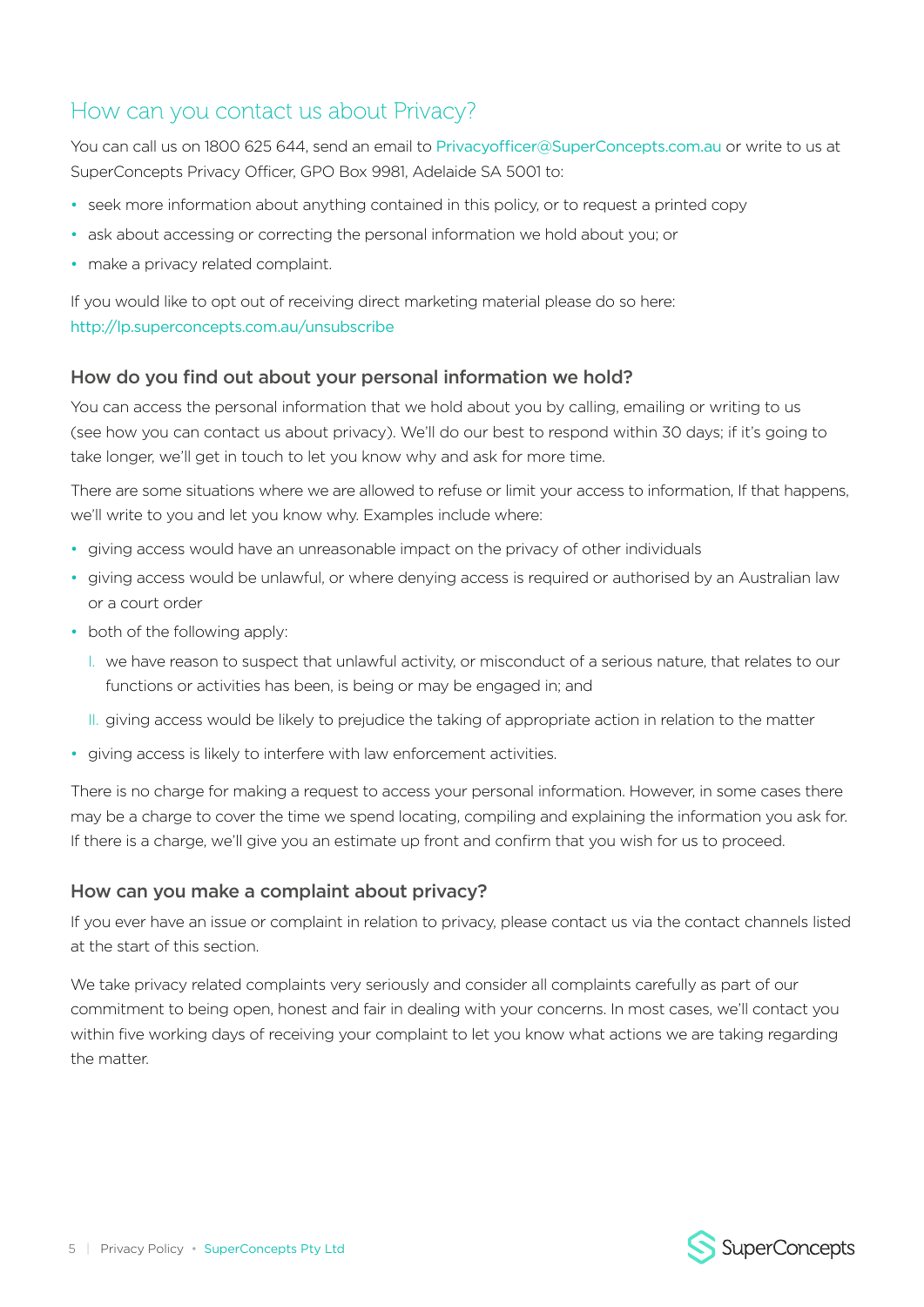#### <span id="page-6-0"></span>How can you escalate unresolved privacy complaints?

If you feel your complaint has not been satisfactorily addressed in the first instance, or that it is taking too long to resolve, you can ask for your concerns to be escalated to SuperConcepts Privacy Officer by email to [Privacyofficer@SuperConcepts.com.au](mailto:Privacyofficer%40SuperConcepts.com.au?subject=) or write to:

The SuperConcepts Privacy Officer GPO Box 9981, Adelaide SA 5001

Alternatively, you can contact an external body:

- If your complaint is about how we handle your personal information you can contact the Office of the Australian Information Commissioner — call 1300 363 992 or find them online at [oaic.gov.au](http://oaic.gov.au)
- If your complaint is about the products and services we provide you can contact the Australian Financial Complaints Authority on 1800 931 678 or find them online at [afca.org.au](https://www.afca.org.au/)

## What about privacy and the internet?

#### Interactive tools

Our websites and mobile device applications may provide you with interactive tools designed to help you. We may collect personal information you enter when using interactive tools on our website or through our applications.

#### What are cookies and how do we use them?

Cookies are small pieces of text stored on your computer to help us determine the type of browser and settings you are using, where you have been on the website, when you return to the website, where you came from, and to ensure your information is secure. The purpose of this information is to provide you with a more relevant and effective experience on our websites, including presenting web pages according to your needs or preferences.

We use cookies to give you access to certain pages of the websites without having to log in each time you visit. We may also use external service providers to track the traffic and usage on the website. Cookies are frequently used on many websites on the internet and you can choose if and how a cookie will be accepted by changing your preferences and options in your browser. You may not be able to access some parts of our websites if you choose to disable the cookie acceptance in your browser, particularly the secure parts of the website. We therefore recommend you enable cookie acceptance to benefit from all the services on the website.

#### Links to third party websites

Our websites have links to external third-party websites that may benefit the user. External websites should contain their own privacy statements and we recommend you review them when using their websites. Please note, however, that third party websites are not covered by this policy, and these sites are not subject to SuperConcepts' privacy standards and procedures.